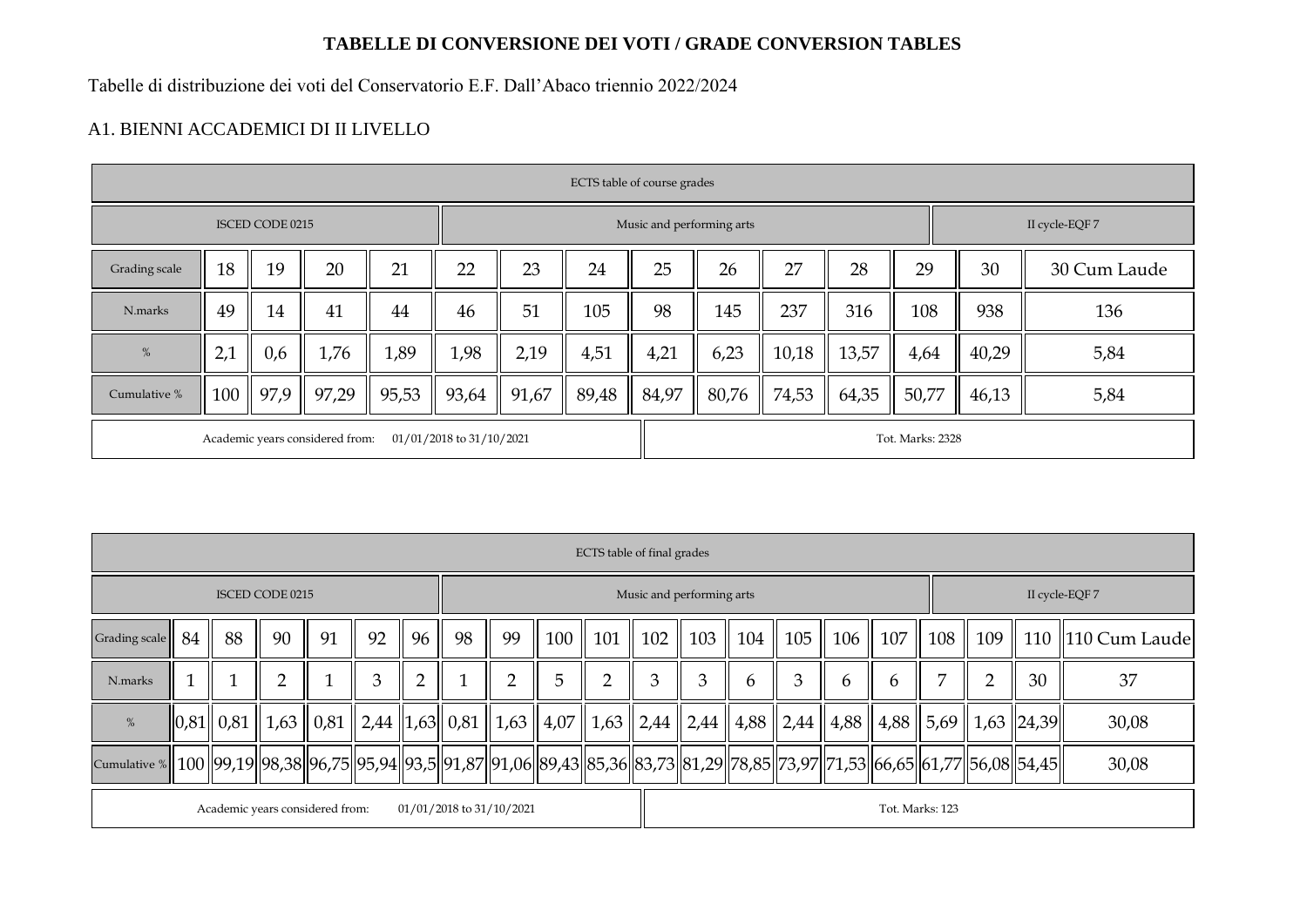## A2. TRIENNI ACCADEMICI DI I LIVELLO

|                                                                 | ECTS table of course grades |       |      |       |       |       |                  |                           |       |       |       |       |               |              |
|-----------------------------------------------------------------|-----------------------------|-------|------|-------|-------|-------|------------------|---------------------------|-------|-------|-------|-------|---------------|--------------|
| <b>ISCED CODE 0215</b>                                          |                             |       |      |       |       |       |                  | Music and performing arts |       |       |       |       | I cycle-EQF 6 |              |
| Grading scale                                                   | 18                          | 19    | 20   | 21    | 22    | 23    | 24               | 25                        | 26    | 27    | 28    | 29    | 30            | 30 Cum Laude |
| N.marks                                                         | 77                          | 15    | 58   | 81    | 62    | 99    | 250              | 201                       | 308   | 518   | 715   | 217   | 1054          | 171          |
| $\%$                                                            | 2,01                        | 0,39  | 1,52 | 2,12  | 1,62  | 2,59  | 6,53             | 5,25                      | 8,05  | 13,54 | 18,69 | 5,67  | 27,55         | 4,47         |
| Cumulative %                                                    | 100                         | 97,99 | 97,6 | 96,08 | 93,96 | 92,34 | 89,75            | 83,22                     | 77,97 | 69,92 | 56,38 | 37,69 | 32,02         | 4,47         |
| Academic years considered from:<br>$01/01/2018$ to $31/10/2021$ |                             |       |      |       |       |       | Tot. Marks: 3826 |                           |       |       |       |       |               |              |

|                                                                                                                                                           | ECTS table of final grades                                      |                           |    |    |      |      |      |      |                           |     |                 |   |                                                                                 |     |               |     |                                       |     |               |
|-----------------------------------------------------------------------------------------------------------------------------------------------------------|-----------------------------------------------------------------|---------------------------|----|----|------|------|------|------|---------------------------|-----|-----------------|---|---------------------------------------------------------------------------------|-----|---------------|-----|---------------------------------------|-----|---------------|
| <b>ISCED CODE 0215</b>                                                                                                                                    |                                                                 |                           |    |    |      |      |      |      | Music and performing arts |     |                 |   |                                                                                 |     | I cycle-EQF 6 |     |                                       |     |               |
| Grading scale                                                                                                                                             | 85                                                              | 88                        | 90 | 93 | 95   | 97   | 98   | 99   | 100                       | 101 | 102             |   | $\ 103\ $ 104                                                                   | 105 | 106           | 107 | 108                                   | 110 | 110 Cum Laude |
| N.marks                                                                                                                                                   |                                                                 |                           | 3  |    |      |      | 4    |      | 11                        |     | 3               | 3 | 6                                                                               | 4   | 6             | 5   | 12                                    | 27  | 24            |
| %                                                                                                                                                         |                                                                 | 0,85   0,85   2,56   0,85 |    |    | 0,85 | 0,85 | 3,42 | 0,85 | 9,4                       |     |                 |   | $\parallel$ 2,56 $\parallel$ 2,56 $\parallel$ 2,56 $\parallel$ 5,13 $\parallel$ |     | $3,42$   5,13 |     | $\mid$ 4,27 $\mid$ 10,26 $\mid$ 23,08 |     | 20,51         |
| Cumulative %    100   99,15   98,3   95,74   94,89   94,04   93,19   89,77   88,92   79,52   76,96   74,4   71,84   66,71   63,29   58,16   53,89   43,63 |                                                                 |                           |    |    |      |      |      |      |                           |     |                 |   |                                                                                 |     |               |     |                                       |     | 20,51         |
|                                                                                                                                                           | Academic years considered from:<br>$01/01/2018$ to $31/10/2021$ |                           |    |    |      |      |      |      |                           |     | Tot. Marks: 117 |   |                                                                                 |     |               |     |                                       |     |               |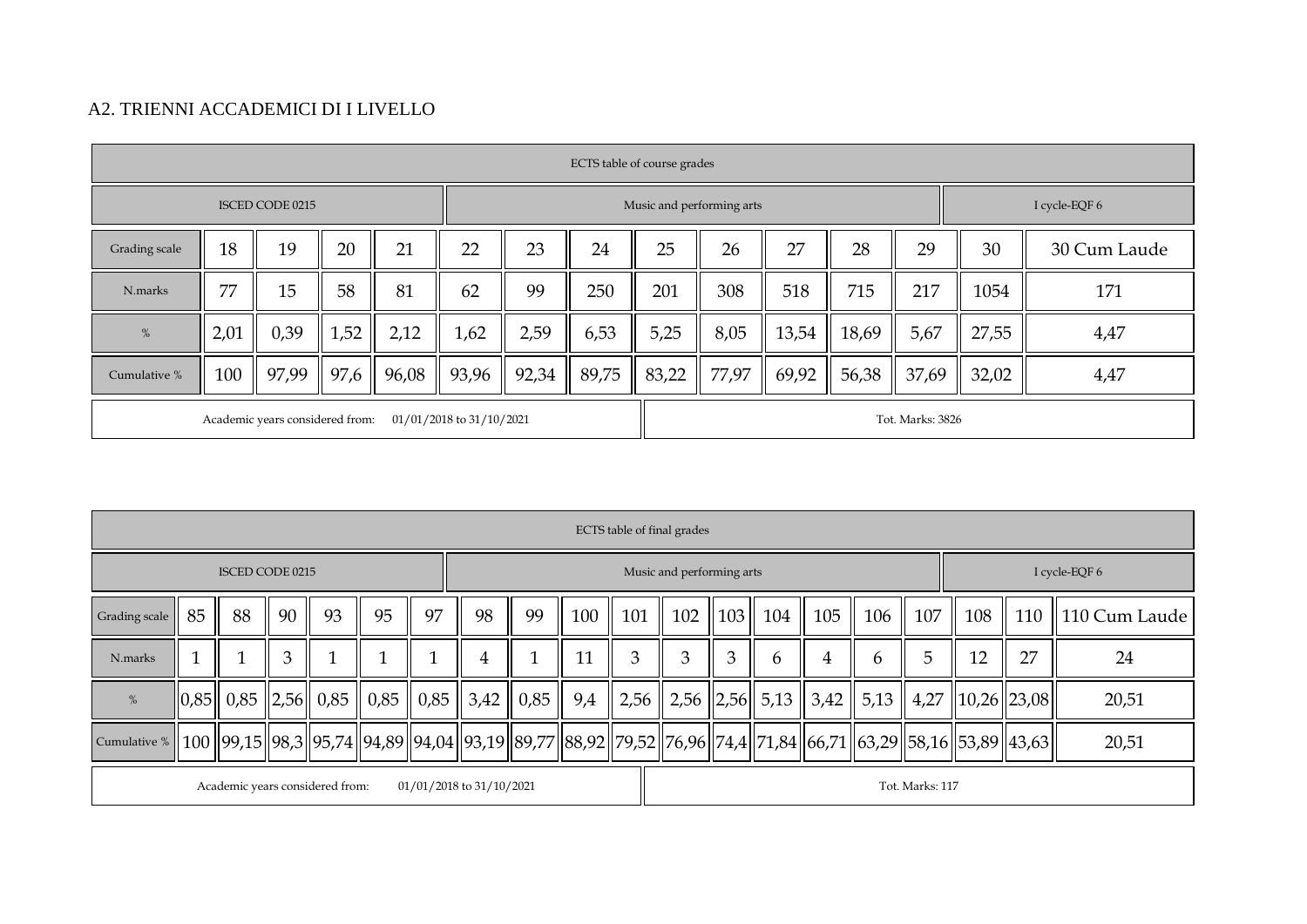## B. TABELLE DI DISTRIBUZIONE DEI VOTI DEGLI ISTITUTI STRANIERI PARTNER

Il Conservatorio di Musica di Verona è registrato su Egracons *http://egracons.eu* In caso di assenza di inserimento delle tabelle in Egracons da parte degli Host Institutions, verranno applicate le seguenti tabelle di equivalenza:

| <b>Host Institution</b>               | <i>Assessments</i>         | Eventuali commenti                                          | Conversione del voto<br>per il ConsVR |
|---------------------------------------|----------------------------|-------------------------------------------------------------|---------------------------------------|
|                                       | 1                          | Excellent                                                   | 30 con lode                           |
|                                       | $\overline{2}$             | Good                                                        | 29-30                                 |
|                                       | 3                          | Satisfactory                                                | $25 - 28$                             |
|                                       | 4                          | Sufficient                                                  | 18-24                                 |
|                                       | 5                          | Unsatisfactory                                              | Non classificabile                    |
| <b>MUK Wien</b>                       | Successfully completed     |                                                             | Idoneità                              |
|                                       | Not completed              |                                                             | Non idoneità                          |
|                                       |                            | Ulteriori commenti:                                         |                                       |
|                                       | Mit Auszeichnung           | with<br>Distinction<br>Pass<br>excellent<br>$\sim$ $-$      | 30 con lode o idoneità se non è       |
|                                       |                            | performance                                                 | previsto voto                         |
|                                       | Bestanden                  | Pass (positive assessment)                                  | Idoneità                              |
|                                       | Nicth bestanden            | Fail                                                        | Non idoneità                          |
|                                       | 1                          | Excellent, outstanding performance                          | 30-30L                                |
|                                       | $\overline{2}$             | Good, above the average standard but with                   | 27-29                                 |
|                                       |                            | some errors                                                 |                                       |
|                                       | $\overline{3}$             | Satisfactory, generally sound work with a                   | $23 - 26$                             |
|                                       |                            | number of notable errors                                    |                                       |
|                                       | $\overline{4}$             | Sufficient, performance meets the                           | 18-22                                 |
|                                       |                            | minimum criteria                                            |                                       |
| Anton Bruckner Privatuniversität Linz | 5                          | Unsatisfactory, substantial improvement                     | Non classificabile                    |
|                                       |                            | necessary; requirement of further work                      |                                       |
|                                       | Successfully completed     | Positive performance                                        | idoneità                              |
|                                       | Not completed              | Negative performance                                        | Non idoneità                          |
|                                       | Mit Auszeichnung bestanden | Pass with distinction (in case of excellent<br>performance) | lode                                  |
|                                       | Bestanden                  | Pass                                                        | Idoneità                              |
|                                       | Nicht bestanden            | Fail                                                        | Non idoneità                          |
|                                       |                            | Triennio - Undergraduate                                    |                                       |
|                                       | Oltre 80%                  | Distinction                                                 | 30 con lode                           |
|                                       | Da 70 a 80%                | Distiction                                                  | 30                                    |
| <b>CIT Cork</b>                       | Da 65 a 69%                | Merit grade 1                                               | 29                                    |
|                                       | Da 60 a 64                 | Merit grade 1                                               | 28                                    |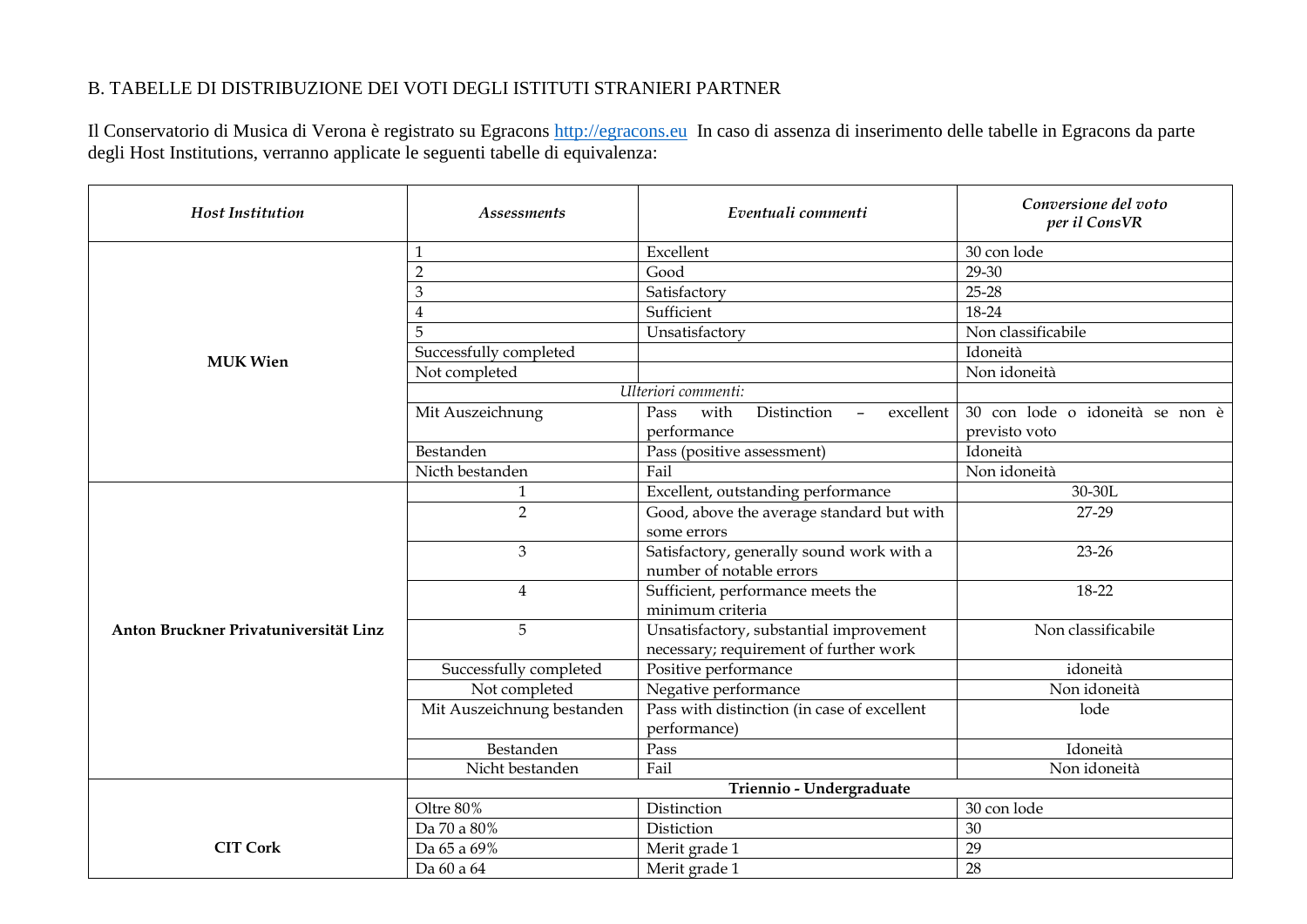|                   | Da 56 a 59%          |                         | $25 - 27$          |
|-------------------|----------------------|-------------------------|--------------------|
|                   | Da 50 a 55%          |                         | $22 - 24$          |
|                   | Da 41 a 50           |                         | 19-22              |
|                   | 40%                  | Pass mark               | 18                 |
|                   |                      | Biennio - Postgraduate  |                    |
|                   | Oltre 80%            | Distinction             | 30 con lode        |
|                   | Da 70 a 80%          | First class             | 30                 |
|                   | Da 65 a 69%          | Second class            | 29                 |
|                   | Da 60 a 64           | Second class            | 28                 |
|                   | Da 56 a 59%          |                         | $25 - 27$          |
|                   | Da 50 a 55%          |                         | $22 - 24$          |
|                   | Da 41 a 50           |                         | $19-22$            |
|                   | 40%                  | Pass mark               | 18                 |
|                   | A Matricula de Honor | Excellent with honor    | 30 con lode        |
|                   | A 9-10               | Excellent without honor | 29-30              |
|                   | $B$ 8-8,9            | Very good               | 27-28              |
| <b>CSM Vigo</b>   | $C$ 7-7,9            | Above good              | $25 - 26$          |
|                   | $D$ 6-6,9            | Good, satisfactory      | $23 - 24$          |
|                   | $E$ 5-5,9            | Sufficient              | 18-22              |
|                   | FX 4-4,9             | Fail                    | Non classificabile |
|                   | $F = 0-3,9$          | Fail                    | Non classificabile |
|                   | $A \quad 6$          | Excellent               | 30 con lode        |
|                   | $B = 5,5-5,9$        | Tres bien               | 29-30              |
|                   | $C$ 5-5,4            | Bien                    | $26 - 28$          |
|                   | $D$ 4,5-4,9          | Satisfaisant            | $23 - 25$          |
| <b>HEM Genève</b> | $E$ 4-4,4            | Passable                | 18-22              |
|                   | FX 1-3,9             | Insuffisant             | Non classificabile |
|                   | $F \quad 0$          | Insuffisant             | Non classificabile |
|                   | Acquis               |                         | Idoneità           |
|                   | Non acquis           |                         | Non idoneità       |
|                   | 6.00                 | Excellent, sehr gut     | 30-30 con lode     |
|                   | 5.90-5.80            | Good, gut               | 29                 |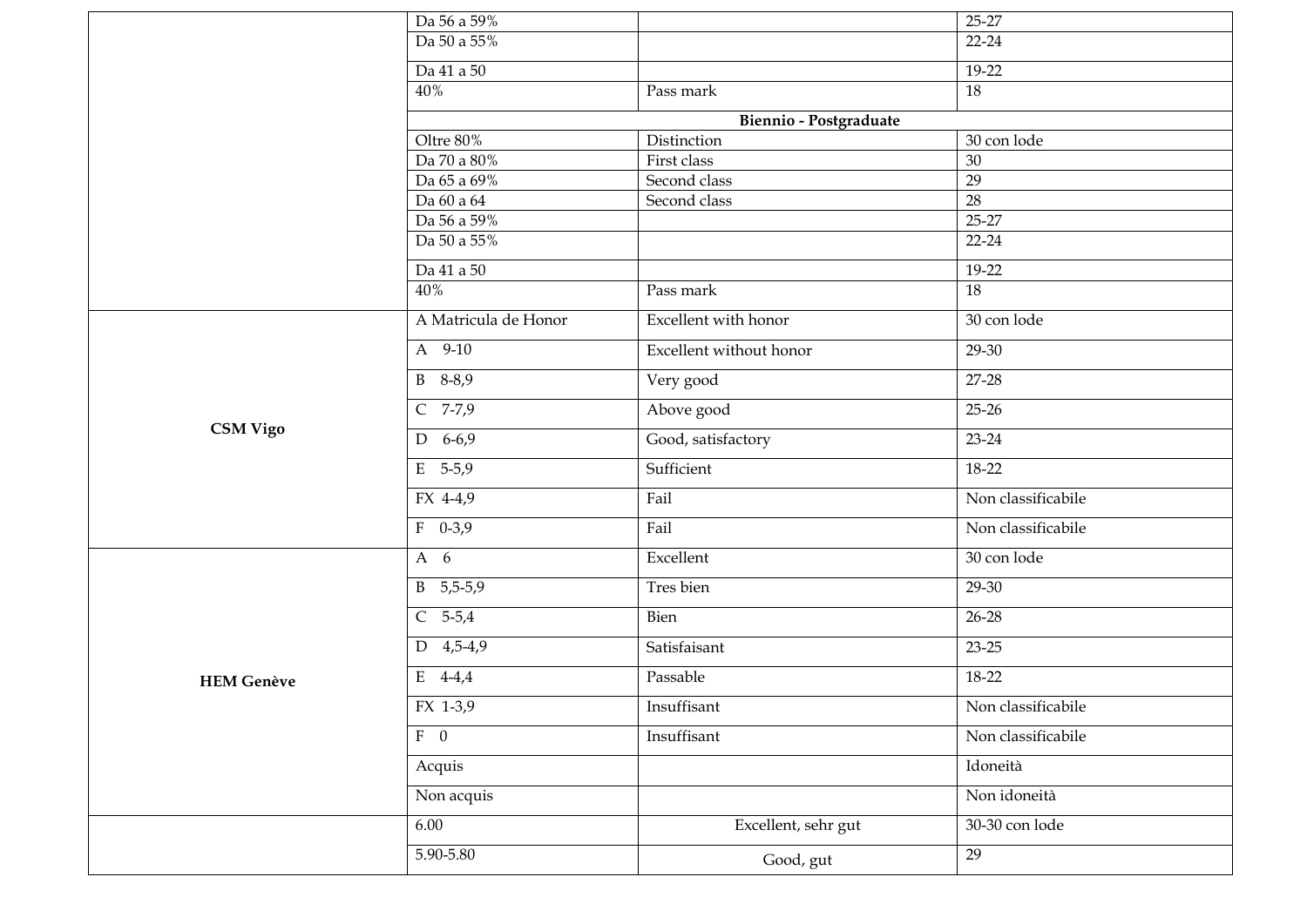|                                     | 5.70-5.60      |                            | 28                 |
|-------------------------------------|----------------|----------------------------|--------------------|
|                                     | 5.50           |                            | 27                 |
|                                     | 5.40-5.30      |                            | 26                 |
|                                     | 5.20-5.10      |                            | 25                 |
|                                     | 5.00           |                            | 24                 |
|                                     | 4.90-4.80      |                            | $\overline{23}$    |
|                                     | 4.70-4.60      |                            | 22                 |
| <b>Hochschule Luzern</b><br>Lucerna | 4.50-4.40      |                            | 21                 |
|                                     | 4.30           | Fair, genügend             | 20                 |
|                                     | 4.20-4.10      |                            | $\overline{19}$    |
|                                     | 4.00           |                            | 18                 |
|                                     | Pass/erfüllt   |                            | idoneità           |
|                                     | 3              | Not sufficient, ungenügend | Non classificabile |
|                                     | $\overline{2}$ | Weak, schlecht             | Non classificabile |
|                                     | $\mathbf{1}$   | Of no value, wertlos       | Non classificabile |
|                                     | n.a.           | Not attended               | Non frequentato    |
|                                     | 80-100         | Outstanding                | 30 e lode          |
| <b>Royal Welsh</b>                  | 70-79          | Excellent                  | 30                 |
| <b>College of Music</b>             | 60-69          | Very good                  | 28-29              |
| and Drama                           | 50-59          | Good                       | 23-27              |
| Cardiff                             | 40-49          | Acceptable/pass            | 18-22              |
|                                     | $0 - 39$       | Fail                       | Non classificabile |
|                                     |                | Trienni - Undergraduated   |                    |
|                                     | Oltre 80%      | A level 0                  | 30 con lode        |
|                                     | Da 70 a 80%    | A level 1                  | 30                 |
|                                     | Da 65 a 69%    | <b>B</b> level 1           | 29                 |
| The University of Leeds             | Da 60 a 64     | <b>B</b> level 2           | $\overline{28}$    |
|                                     | Da 56 a 59%    | C level 2                  | $25-27$            |
|                                     | Da 51 a 55%    | C level 3                  | $23 - 24$          |
|                                     | Da 41 a 50     | D level 3                  | 19-22              |
|                                     | 40%            | E level 3 Pass mark        | 18                 |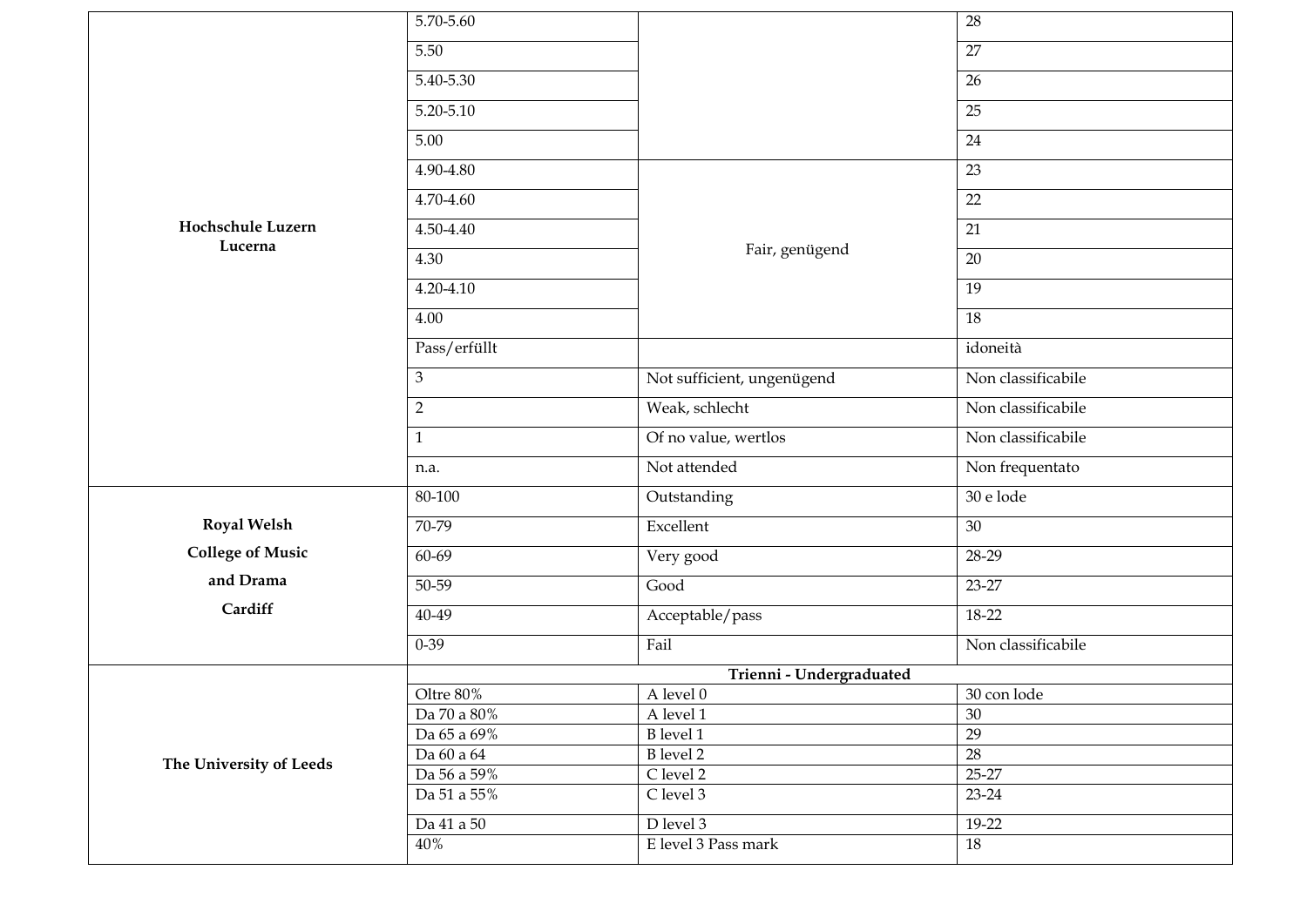|                   | Biennio - Postgraduate      |                         |                     |  |  |  |  |  |  |  |  |
|-------------------|-----------------------------|-------------------------|---------------------|--|--|--|--|--|--|--|--|
|                   | Oltre $80\%$                | A level $0$             | 30 con lode         |  |  |  |  |  |  |  |  |
|                   | Da 70 a 80%                 | A level 1               | $30\,$              |  |  |  |  |  |  |  |  |
|                   | Da 65 a 69%                 | <b>B</b> level 2        | 28-29               |  |  |  |  |  |  |  |  |
|                   | Da 60 a 64                  | C level 2               | $26 - 27$           |  |  |  |  |  |  |  |  |
|                   | Da 56 a 59%                 | D level 3               | $23 - 25$           |  |  |  |  |  |  |  |  |
|                   | Da 51 a 55%                 | D level 3               | 19-22               |  |  |  |  |  |  |  |  |
|                   | 50%                         | E level 3 Pass mark     | 18                  |  |  |  |  |  |  |  |  |
|                   | Altri codici non numerici:  |                         |                     |  |  |  |  |  |  |  |  |
|                   | AB                          | Absent                  | Assenza             |  |  |  |  |  |  |  |  |
|                   | $\overline{\mathbf{P}}$     | Pass                    | Idoneità            |  |  |  |  |  |  |  |  |
|                   | $\overline{\mathrm{F}}$     | Fail                    | Non classificabile  |  |  |  |  |  |  |  |  |
|                   | INC                         | Assessment incomplete   | Esame da completare |  |  |  |  |  |  |  |  |
|                   | $\rm I$                     | Incomplete              | Non classificabile  |  |  |  |  |  |  |  |  |
|                   | $6$ – sehr gut              | 6                       | 30/30 con lode      |  |  |  |  |  |  |  |  |
|                   |                             | $5.90 - 5.80$           | 29                  |  |  |  |  |  |  |  |  |
|                   |                             | $5.70 - 5.60$           | 28                  |  |  |  |  |  |  |  |  |
|                   |                             | 5.50                    | $\overline{27}$     |  |  |  |  |  |  |  |  |
|                   |                             | $5.40 - 5.30$           | 26                  |  |  |  |  |  |  |  |  |
|                   |                             | $5.20 - 5.10$           | 25                  |  |  |  |  |  |  |  |  |
|                   | $5 - gut$                   | 5                       | 24                  |  |  |  |  |  |  |  |  |
|                   |                             | $4.90 - 4.80$           | $\overline{23}$     |  |  |  |  |  |  |  |  |
| Hochschule Luzern |                             | $4.70 - 4.60$           | 22                  |  |  |  |  |  |  |  |  |
|                   |                             | 4.50                    | 21                  |  |  |  |  |  |  |  |  |
|                   |                             | $4.40 - 4.30$           | $20\,$              |  |  |  |  |  |  |  |  |
|                   |                             | $4.20 - 4.10$           | 19                  |  |  |  |  |  |  |  |  |
|                   | 4 - Genügend                | $\overline{\mathbf{4}}$ | $18\,$              |  |  |  |  |  |  |  |  |
|                   | ${\bf P}$ - ${\bf erfullt}$ |                         | Idoneità            |  |  |  |  |  |  |  |  |
|                   | 3 - Ugenügend               |                         | Insufficiente       |  |  |  |  |  |  |  |  |
|                   | $2$ – Schlecht $\,$         |                         |                     |  |  |  |  |  |  |  |  |
|                   | $1$ – Wetlos $\,$           |                         |                     |  |  |  |  |  |  |  |  |
|                   |                             |                         |                     |  |  |  |  |  |  |  |  |